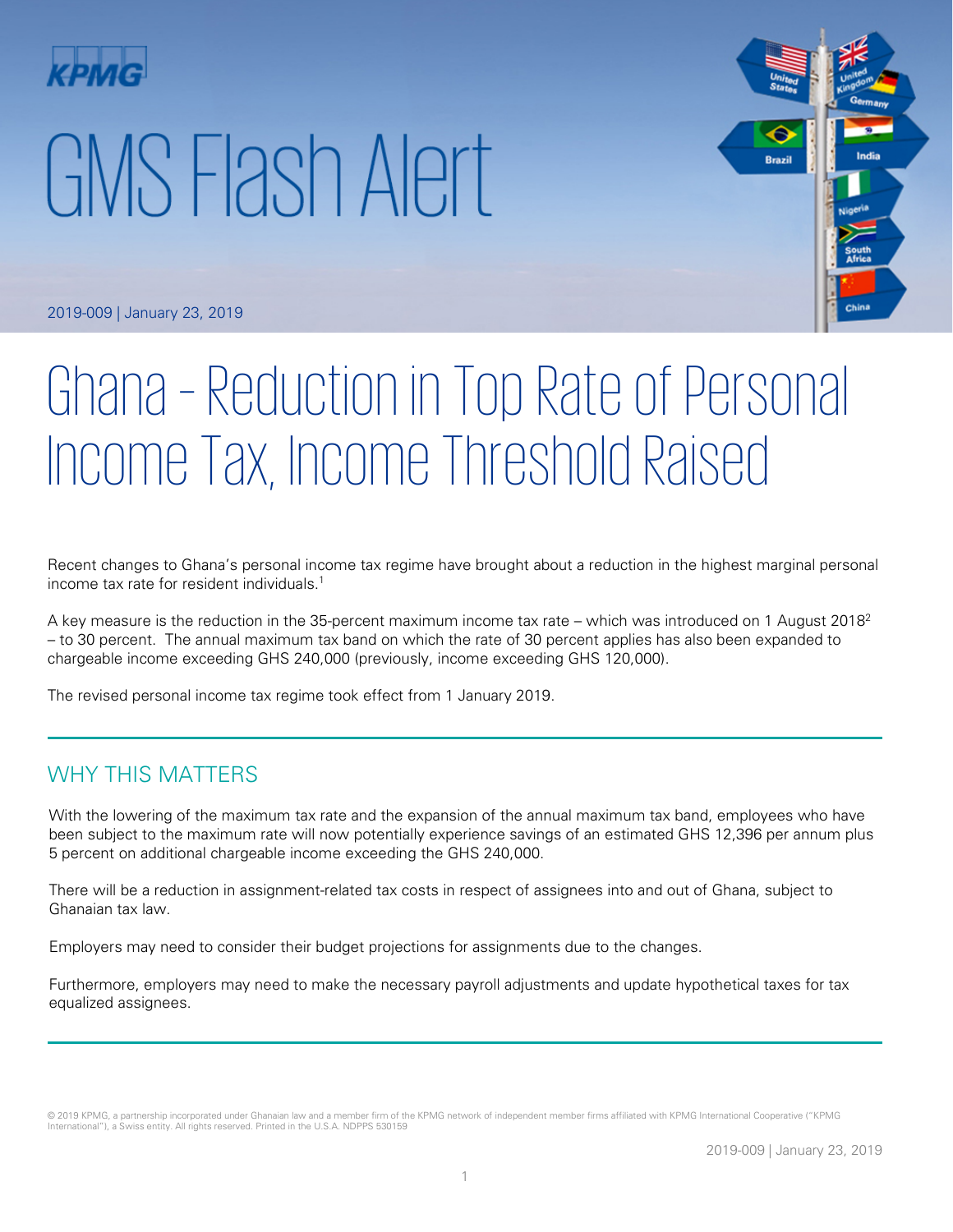# **Residents: Rates and Bands**

The revised graduated tax rates and bands effective from January 1. 2019, are shown below:

| <b>Chargeable Income</b><br>Tax | <b>Annual (GHS)</b> | <b>Rates</b> |
|---------------------------------|---------------------|--------------|
|                                 |                     |              |
| First                           | 3,456               | Nil          |
| <b>Next</b>                     | 1,200               | 5%           |
| <b>Next</b>                     | 1,680               | 10%          |
| <b>Next</b>                     | 36,000              | 17.5%        |
| <b>Next</b>                     | 197,664             | 25%          |
| Exceeding                       | 240,000             | 30%          |
| Source: KPMG, Ghana             |                     |              |

### **Nonresidents: Rates and Bands**

The tax rate applicable to nonresident individuals has however been maintained at 25 percent from the last revision in August 2018.

## **Changes in Income Tax Bands/Rates Yield Incentives and Savings:**

The new rules give rise to the following tax incentives and savings:

- 1. Total tax exemption/relief for minimum wage earners\*.
- 2. Increase in the annual maximum tax band from GHS 120,000 to GHS 240,000 and a reduction in the maximum tax rate from 35 percent to 30 percent.
- 3. Marginal decrease in taxes for the respective tax bands. This presents the below tax savings:

| <b>Tax Band</b> | <b>Tax Savings per annum</b><br><b>GHS</b> |                                               |
|-----------------|--------------------------------------------|-----------------------------------------------|
| 5%              | 16.20                                      |                                               |
| 10%             | 50.40                                      |                                               |
| 17.5%           | 137.70                                     |                                               |
| 25%             | 396.00                                     |                                               |
| 30%             | GHS 240,000                                | 12,396 plus 5% on additional income exceeding |
| $\cdots$        |                                            |                                               |

Source: KPMG, Ghana

\* Minimum wage earners are individuals who earn GHS 10.65 a day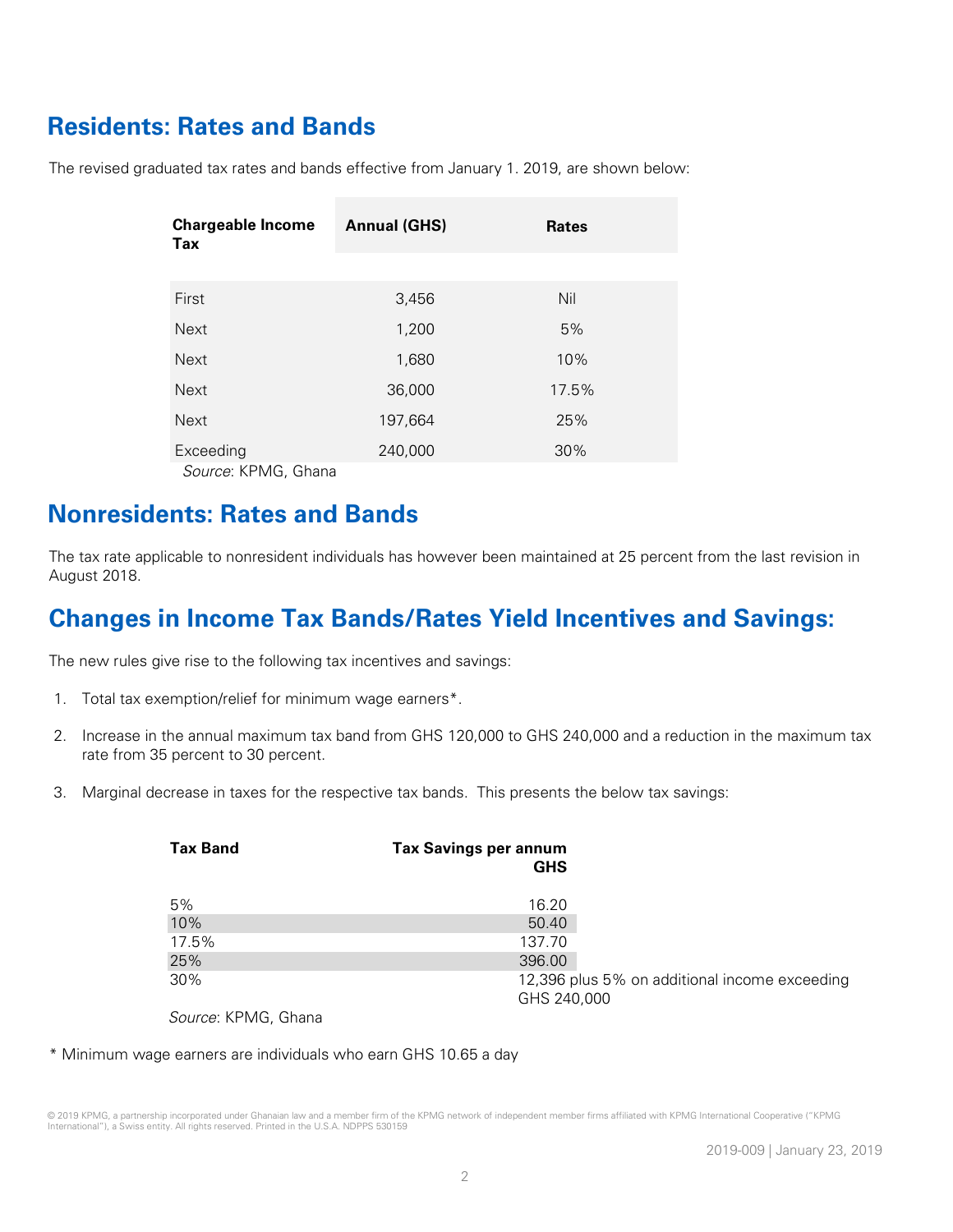# **Recap of Current Rules: Who Is Resident?**

An individual is deemed resident for a year of assessment if that individual is:

- a citizen of Ghana (other than one with a permanent residence outside Ghana and lives in that home for the whole year of assessment);
- present in Ghana for a period or periods amounting in total to 183 days or more in any 12-month period that commences or ends during the year of assessment;
- an employee or official of the Ghanaian government on posting abroad;
- a citizen who is temporarily absent from Ghana for not more than 365 continuous days (where the individual has a permanent home in Ghana).

### FOOTNOTES:

1 The Tax (Amendment) (No.2) Act, 2018 (Act 979), which amends the graduated tax rates for resident individuals in the First Schedule of the Income Tax Act, 2015 (Act 896).

2 For coverage of the changes in August 2018, see GMS *[Flash Alert](https://home.kpmg/xx/en/home/insights/2018/08/flash-alert-2018-108.html)* 2018-108 (21 August 2018).

\* \* \* \*

| $GHS 1 = USD 0.203$ |  |
|---------------------|--|
| $GHS 1 = EUR 0.178$ |  |
| $GHS 1 = GBP 0.155$ |  |
| $GHS 1 = NGN 73.38$ |  |

© 2019 KPMG, a partnership incorporated under Ghanaian law and a member firm of the KPMG network of independent member firms affiliated with KPMG International Cooperative ("KPMG International"), a Swiss entity. All rights reserved. Printed in the U.S.A. NDPPS 530159